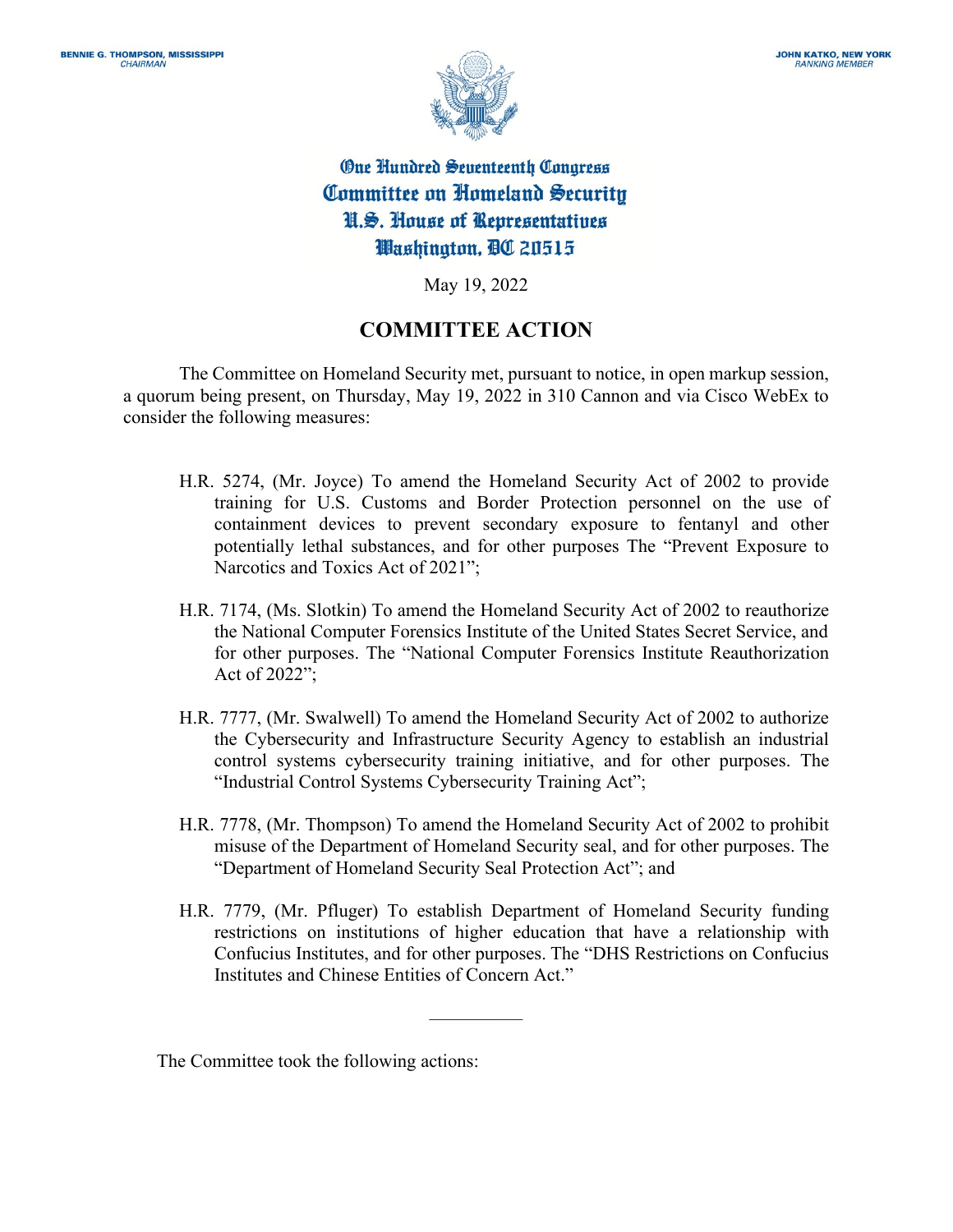A motion by Mr. Thompson to report H.R. 7174 to the House, as amended, with a favorable recommendation; was AGREED TO by voice vote. A motion to reconsider was laid on the table.

A motion by Mr. Thompson to report H.R. 7777, to the House with a favorable recommendation; was AGREED TO by voice vote. A motion to reconsider was laid on the table.

A motion by Mr. Thompson to report H.R. 7778, as amended, to the House with a favorable recommendation; was AGREED TO by voice vote. A motion to reconsider was laid on the table.

A motion by Mr. Thompson to report H.R. 7779, as amended, to the House with a favorable recommendation; was AGREED TO by voice vote. A motion to reconsider was laid on the table.

A motion by Mr. Thompson to report H.R. 5274, to the House with a favorable recommendation; was AGREED TO by voice vote. A motion to reconsider was laid on the table.

—————

H.R. 5274, (Mr. Joyce), To amend the Homeland Security Act of 2002 to provide training for U.S. Customs and Border Protection personnel on the use of containment devices to prevent secondary exposure to fentanyl and other potentially lethal substances, and for other purposes. The "Prevent Exposure to Narcotics and Toxics Act of 2021."

A motion by Mr. Thompson to report H.R. 5274, to the House with a favorable recommendation; was AGREED TO by voice vote.

—————

H.R. 7174, (Ms. Slotkin), To amend the Homeland Security Act of 2002 to reauthorize the National Computer Forensics Institute of the United States Secret Service, and for other purposes. The "National Computer Forensics Institute Reauthorization Act of 2022."

The following amendments were offered:

An amendment offered by Ms. Slotkin (012): An Amendment in the Nature of a Substitute; was AGREED TO by voice vote.

An amendment to the Amendment in the Nature of a Substitute offered by Mr. Thompson (003): Page 6, beginning line 13, insert the following: (4) A description of the nomination process for State, local, territorial, and Tribal law enforcement officers, prosecutors, judges, participants in the United States Secret Service's network of cyber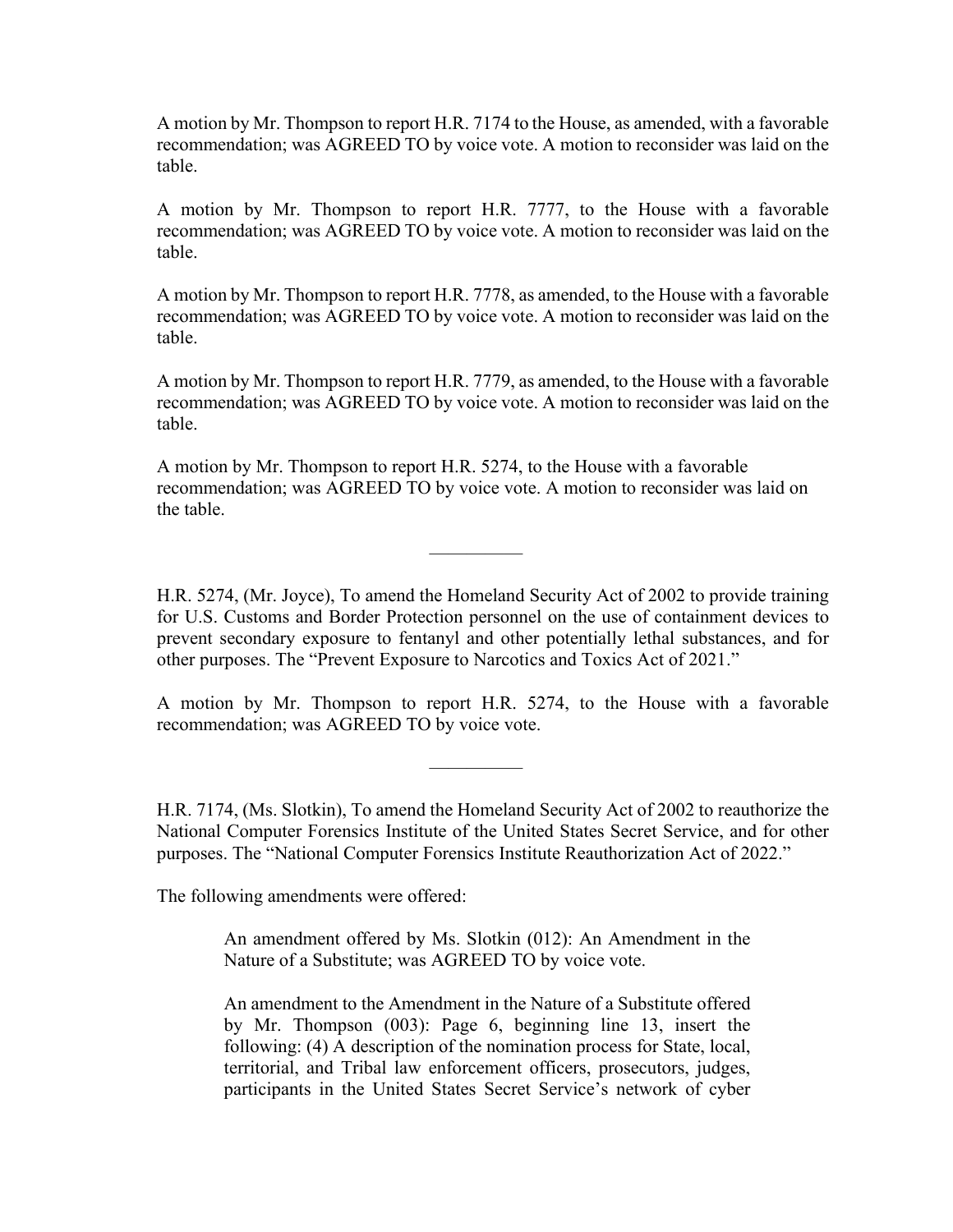fraud task forces, and other appropriate individuals to receive the education and training provided pursuant to subsection (a).; was AGREED TO by voice vote.

A motion by Mr. Thompson to report H.R. 7174 to the House, as amended, with a favorable recommendation; was AGREED TO by voice vote.

—————

H.R. 7777, (Mr. Swalwell), To amend the Homeland Security Act of 2002 to authorize the Cybersecurity and Infrastructure Security Agency to establish an industrial control systems cybersecurity training initiative, and for other purposes. The "Industrial Control Systems Cybersecurity Training Act."

A motion by Mr. Thompson to report H.R. 7777, to the House with a favorable recommendation; was AGREED TO by voice vote.

H.R. 7778, (Mr. Thompson), To amend the Homeland Security Act of 2002 to prohibit misuse of the Department of Homeland Security seal, and for other purposes. The "Department of Homeland Security Seal Protection Act."

—————

The following amendments were offered:

An amendment offered by Mr. Thompson (054): An Amendment in the Nature of a Substitute; was AGREED TO by voice vote.

A motion by Mr. Thompson to report H.R. 7778, as amended, to the House with a favorable recommendation; was AGREED TO by voice vote.

—————

H.R. 7779, (Mr. Pfluger) To establish Department of Homeland Security funding restrictions on institutions of higher education that have a relationship with Confucius Institutes, and for other purposes. The "DHS Restrictions on Confucius Institutes and Chinese Entities of Concern Act."

The following amendment was offered:

An amendment offered by Mr. Thompson (054): Page 3, beginning line 15, strike ''or Chinese entity of concern''. Page 3, beginning line 20, strike ''or Chinese entity of concern, as the case may be''. Add at the end the following: